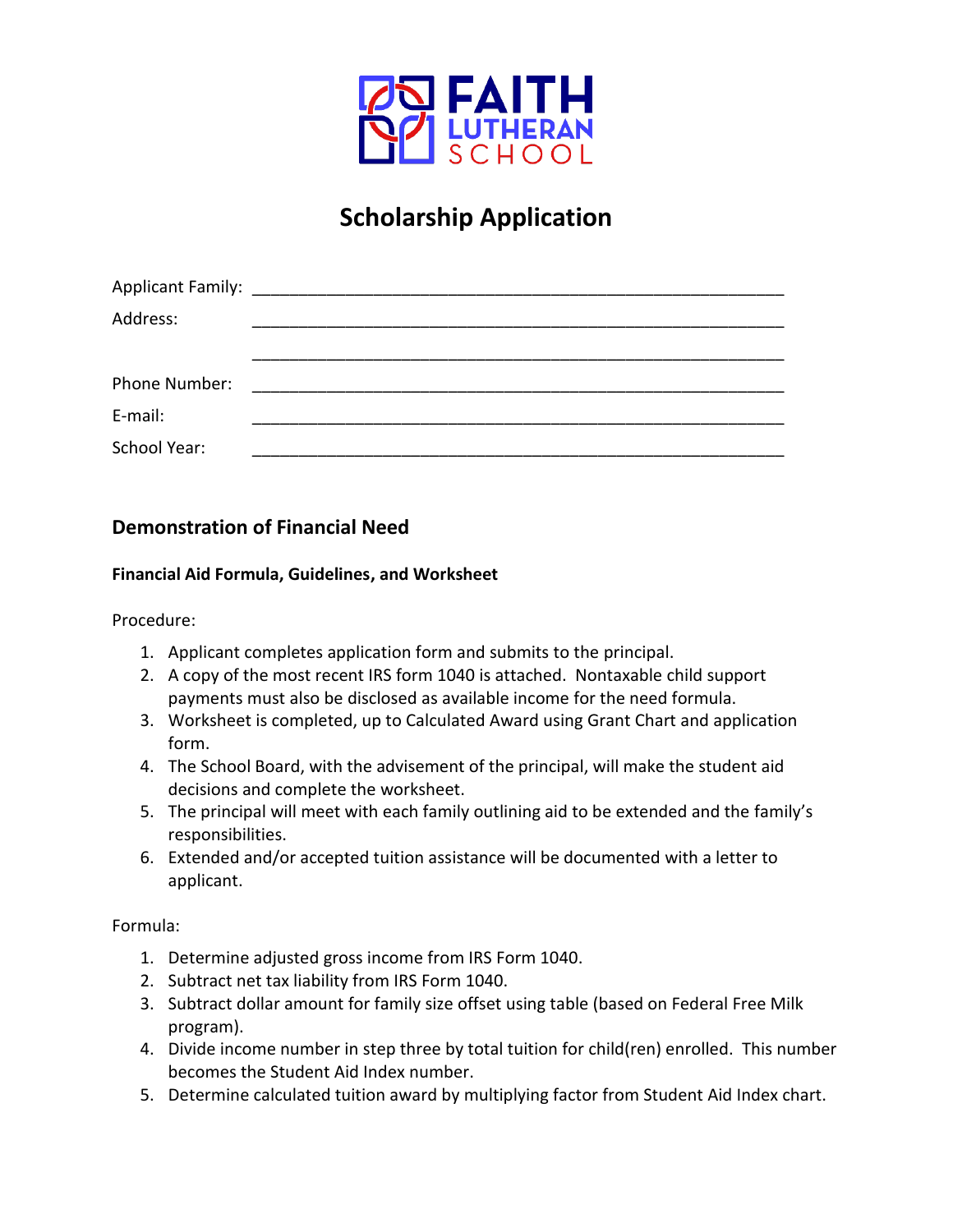## **Statement of Willingness to Partner with Faith Lutheran School in the Entire Education Process**

I/We understand that, as a condition of receiving tuition assistance, I/We will partner with the school in the education of my child(ren). This partnership will be demonstrated by, but not limited to:

- Understanding and supporting the religious nature of the school.
- Supporting the school in word and deed with positive communication and marketing of the school.
- Being actively involved in the life of the school, attending school functions, and volunteering whenever possible.

\_\_\_\_\_\_\_\_\_\_\_\_\_\_\_\_\_\_\_\_\_\_\_\_\_\_\_\_\_\_\_\_\_\_\_\_\_\_\_\_\_\_\_\_\_\_\_\_ \_\_\_\_\_\_\_\_\_\_\_\_\_\_\_\_\_\_\_\_\_\_\_\_

Signature Date

### **Statement of Ability to Pay Unsubsidized Portion of Tuition and Fees**

I/We understand that as a condition of receiving tuition assistance, I/We must have the ability to pay the unsubsidized portion of our tuition and fee commitment. To the best of our knowledge, I/We will be able to timely pay all monthly amounts due. I/We understand that if we are not able to make timely monthly payments, and have not immediately contacted the principal with a reason and/or plan of action, the tuition assistance portion of our contract will be withdrawn.

Also, by signing below, I/We hereby voluntarily authorize Faith Lutheran Church and School to obtain any information required, including consumer reports, concerning the financial aid application and statement of ability to pay herein. I/We authorize without reservation, any person or entity contacted by Faith Lutheran Church and School, or anyone acting on its behalf to furnish a credit report. I/We hereby affirm the information herein given is true and correct.

\_\_\_\_\_\_\_\_\_\_\_\_\_\_\_\_\_\_\_\_\_\_\_\_\_\_\_\_\_\_\_\_\_\_\_\_\_\_\_\_\_\_\_\_\_\_\_\_ \_\_\_\_\_\_\_\_\_\_\_\_\_\_\_\_\_\_\_\_\_\_\_\_

\_\_\_\_\_\_\_\_\_\_\_\_\_\_\_\_\_\_\_\_\_\_\_\_\_\_\_\_\_\_\_\_\_\_\_\_\_\_\_\_\_\_\_\_\_\_\_\_

Signature Date

Print Name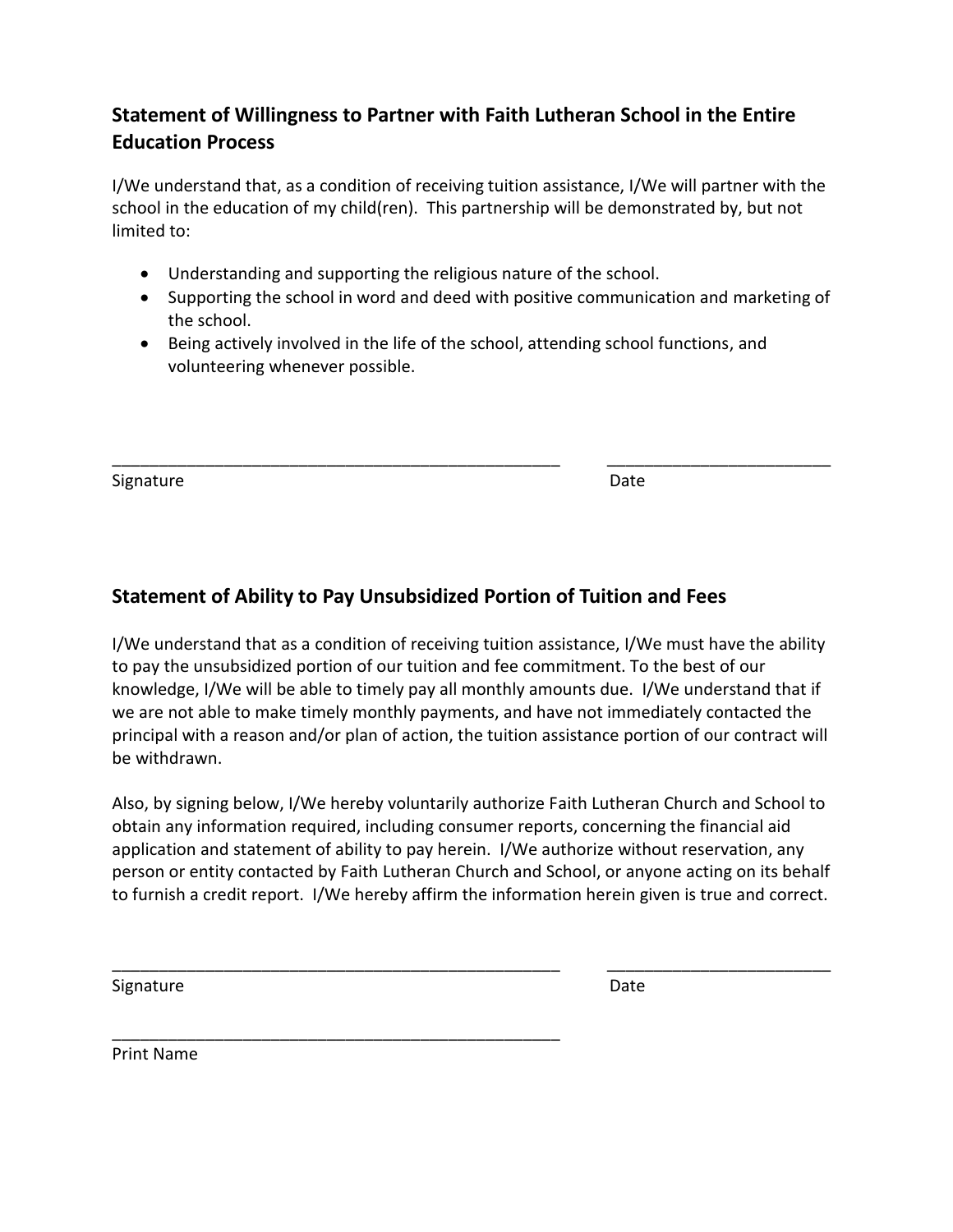| Expected tuition for school year           |         | Annual \$ Monthly \$                  |
|--------------------------------------------|---------|---------------------------------------|
| Amount you can afford                      |         | Annual \$ _______________ Monthly \$_ |
| Amount of assistance requested             |         | Annual \$ Monthly \$                  |
| Please list your current monthly expenses: |         |                                       |
| Mortgage/rent                              |         |                                       |
| Credit cards                               | $\zeta$ |                                       |
| Additional loans-car, personal, etc.       | $\zeta$ |                                       |
| Child support                              |         |                                       |

Additional information you feel important for consideration:

Signature Date Date Date

Print Name

1) Please attach a copy of your most recent IRS Form 1040.

\_\_\_\_\_\_\_\_\_\_\_\_\_\_\_\_\_\_\_\_\_\_\_\_\_\_\_\_\_\_\_\_\_\_\_\_\_\_\_\_\_\_\_\_\_\_\_\_

- 2) Please read and sign *Willingness to Partner* form.
- 3) Please read and sign *Statement of Ability to Pay Unsubsidized Portion of Tuition and Fees*.

\_\_\_\_\_\_\_\_\_\_\_\_\_\_\_\_\_\_\_\_\_\_\_\_\_\_\_\_\_\_\_\_\_\_\_\_\_\_\_\_\_\_\_\_\_\_\_\_ \_\_\_\_\_\_\_\_\_\_\_\_\_\_\_\_\_\_\_\_\_\_\_\_